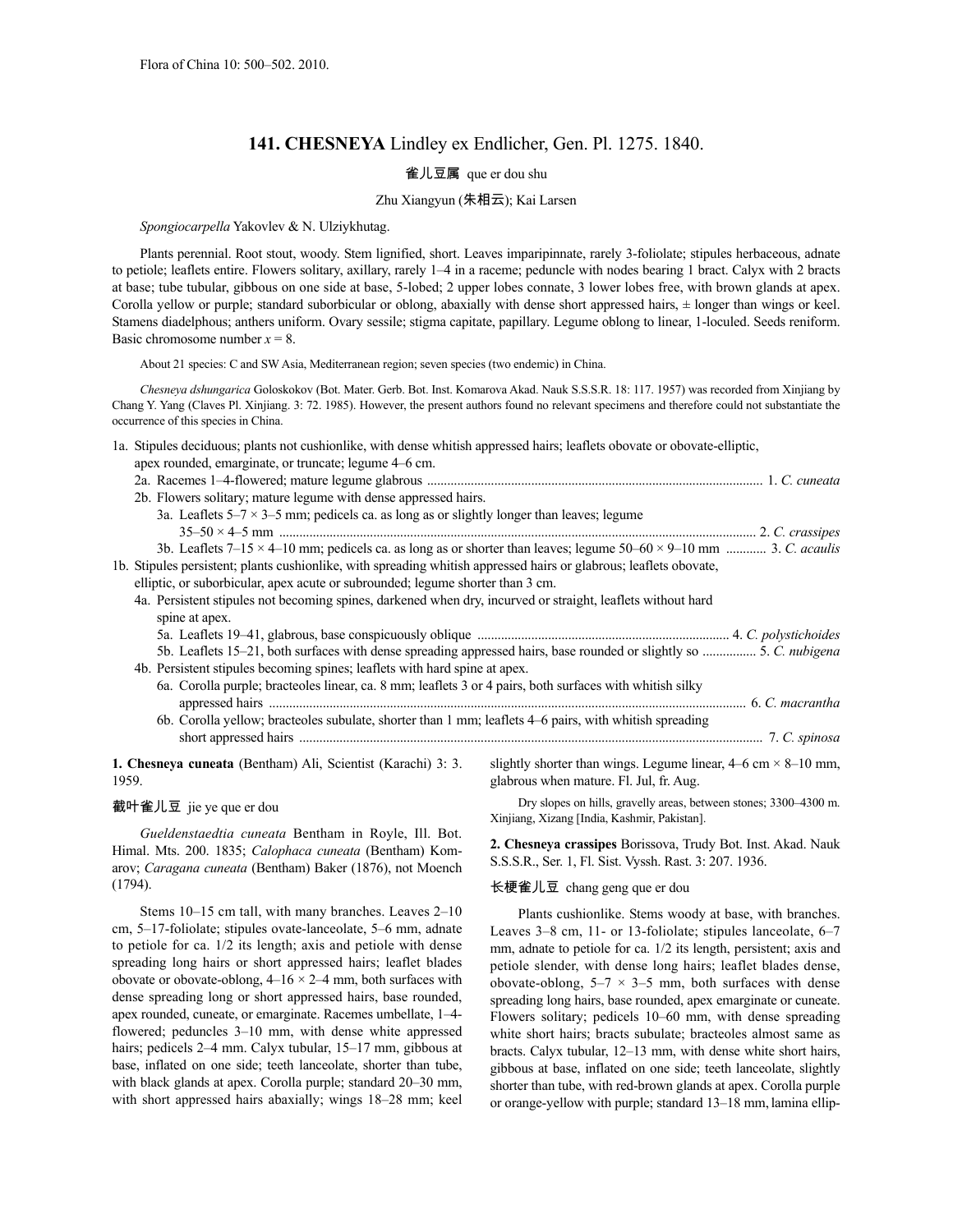tic. Ovary sessile, glabrous. Legume linear,  $3.5-4$  cm  $\times$  4-5 mm, with dense appressed hairs. Fl. Jul, fr. Aug.

Gravelly areas; ca. 3800 m. Xizang [Pakistan, Tajikistan].

**3. Chesneya acaulis** (Baker) Popov, Byull. Sredne-Aziatsk. Gosud. Univ. 15(2, Suppl.): 10. 1927.

### 无茎雀儿豆 wu jing que er dou

*Caragana acaulis* Baker, J. Linn. Soc., Bot. 18: 44. 1880; *Calophaca acaulis* (Baker) Komarov.

Plants cushionlike. Stems woody at base, 3–8 cm tall. Leaves 4–8 cm, 13–17-foliolate; stipules ovate-lanceolate, 5–6 mm, adnate to petiole for ca. 1/2 its length; axis and petiole with dense white appressed hairs; leaflet blades obovate or obovate-oblong,  $7-15 \times 4-10$  mm, both surfaces with dense white appressed hairs, base subrounded, apex emarginate, rarely cuneate. Flowers solitary; pedicels 3–4 cm, slightly shorter or ca. as long as leaves, with white short appressed hairs; bracts subulate; bracteoles ca. as long as bracts. Calyx tubular, 12– 13 mm, with dense white short hairs, gibbous at base, inflated on one side; teeth lanceolate, slightly shorter than tube, with red-brown glands at apex. Corolla purple or orange-yellow; standard 13–18 mm, lamina elliptical, with dense white short hairs abaxially. Ovary sessile, glabrous. Legume linear, 5–6 cm  $\times$  9–10 mm, with dense appressed hairs. Fl. Jul, fr. Aug.

Gravelly areas; 2900–3000 m. Xizang [Afghanistan, Pakistan].

**4. Chesneya polystichoides** (Handel-Mazzetti) Ali, Scientist (Karachi) 3: 10. 1959.

### 川滇雀儿豆 chuan dian que er dou

*Calophaca polystichoides* Handel-Mazzetti, Symb. Sin. 7: 552. 1933; *Spongiocarpella polystichoides* (Handel-Mazzetti) Yakovlev.

Plants cushionlike. Stems woody at base, prostrate, ca. 25 mm in diam., branched, bark red-brown, with dense persistent petioles and stipules. Leaves 3–14 cm, 19–41-foliolate; stipules linear, ca. 15 mm, adnate to petiole for ca. 1/2 its length, rarely with short white hairs; axis and petiole rarely with long hairs, incurved after drying, persistent; leaflets sessile; leaflet blades dense, abaxially gray-white, adaxially dark green, oblong, ovate, or nearly orbicular,  $3-11 \times 2-6$  mm, both surfaces hairy, base conspicuously oblique, apex rounded, seldom truncate or emarginate. Flowers solitary; pedicels 10–20 mm, with spreading white long hairs; bracts linear; bracteoles slightly shorter than bracts. Calyx tubular,  $12-15 \times 5-7$  mm, rarely with long hairs, gibbous at base, inflated on one side; teeth triangular-lanceolate, ca. 1/2 as long as tube. Corolla yellow; standard 20–22 mm, lamina oblong, with dense white short hairs abaxially; keel 15–17 mm, auriculate, ca. as long as wings. Ovary sessile, glabrous. Legume narrowly elliptical,  $2.5-3.5$  cm  $\times$  ca. 8 mm, leathery, slightly applanate, glabrous. Fl. Jul, fr. Aug.

● Slopes, on rocks, meadows; 3400–4400 m. Sichuan, Xizang, Yunnan.

**5. Chesneya nubigena** (D. Don) Ali, Scientist (Karachi) 3: 4. 1959.

## 云雾雀儿豆 yun wu que er dou

Plants cushionlike. Stems woody at base, branched, with persistent petioles and stipules. Leaves 3–15 cm, 15–21-foliolate; stipules linear, ca. 10 mm, adnate to petiole for ca. 1/2 its length, upper part rounded or 2- or 3-lobed, with dense long hairs; axis and petiole with dense spreading long hairs, incurved or erect after drying, persistent; leaflet blades dense, oblong, 3–  $8 \times 1-4$  mm, both surfaces with dense spreading long hairs, base rounded or slightly oblique, apex acute. Flowers solitary; pedicels 10–40 mm, with dense spreading white long hairs; bracts linear, ca. 10 mm; bracteoles slightly shorter than bracts. Calyx tubular, 10–15 mm, rarely with long hairs, gibbous at base, inflated on one side; teeth lanceolate, ca. 1/2 as long as tube. Corolla yellow or purple; standard 20–30 mm, lamina broadly ovate or suborbicular, with dense white short hairs abaxially, apex emarginate; wings 18–28 mm; keel ca. as long as wings, without auricles. Ovary sessile, with dense white long hairs. Legume narrowly elliptical,  $2-3$  cm  $\times$  7-8 mm, rarely with long white appressed hairs, slightly applanate, leathery. Fl. Jul–Aug, fr. Aug–Sep.

Rocky alpine slopes, within shrubs, slopes, meadows, gravelly areas; 3600–5300 m. Xizang, Yunnan [Bhutan, India, Nepal].

- 1a. Flowers yellow; plants 11–16 cm; leaflets  $4-8 \times 2-4$  mm, with a few persistent petioles ................................ 5a. subsp. *nubigena*
- 1b. Flowers purple; plants 3.5–6 cm; leaflets  $3-5 \times 1-2$  mm, with many persistent petioles ............................... 5b. subsp. *purpurea*

#### **5a. Chesneya nubigena** subsp. **nubigena**

### 云雾雀儿豆(原亚种) yun wu que er dou (yuan ya zhong)

*Astragalus nubigenus* D. Don, Prodr. Fl. Nepal. 245. 1825; *Calophaca crassicaulis* (Bentham ex Baker) Komarov; *Caragana crassicaulis* Bentham ex Baker; *Chesneya intermedia* (Yakovlev) Z. G. Qian; *C. paucifoliolata* (Yakovlev) Z. G. Qian; *C. yunnanensis* (Yakovlev) Z. G. Qian; *Spongiocarpella intermedia* Yakovlev; *S. nubigena* (D. Don) Yakovlev; *S. nubigena* subsp. *kumaoensis* Yakovlev; *S. paucifoliolata* Yakovlev; *S. yunnanensis* Yakovlev.

Plants tall, 11–16 cm. Leaflet blades  $4-8 \times 2-4$  mm, with a few persistent petioles. Flowers yellow. Fl. Jul–Aug, fr. Aug– Sep.

Rocky alpine slopes, within shrubs, slopes, meadows; 3600–5300 m. Xizang, Yunnan [India, Nepal].

**5b. Chesneya nubigena** subsp. **purpurea** (P. C. Li) X. Y. Zhu, Acta Phytotax. Sin. 34: 561. 1996.

#### 紫花雀儿豆 zi hua que er dou

*Chesneya purpurea* P. C. Li, Acta Phytotax. Sin. 19: 236. 1981; *Spongiocarpella purpurea* (P. C. Li) Yakovlev.

Plants small, 3.5–6 cm. Leaflet blades  $3-5 \times 1-2$  mm, with many persistent petioles. Flowers purple. Fl. Jul, fr. Aug.

Within shrubs, hilly slopes, meadows, gravelly areas; 4700–5200 m. Xizang [Bhutan].